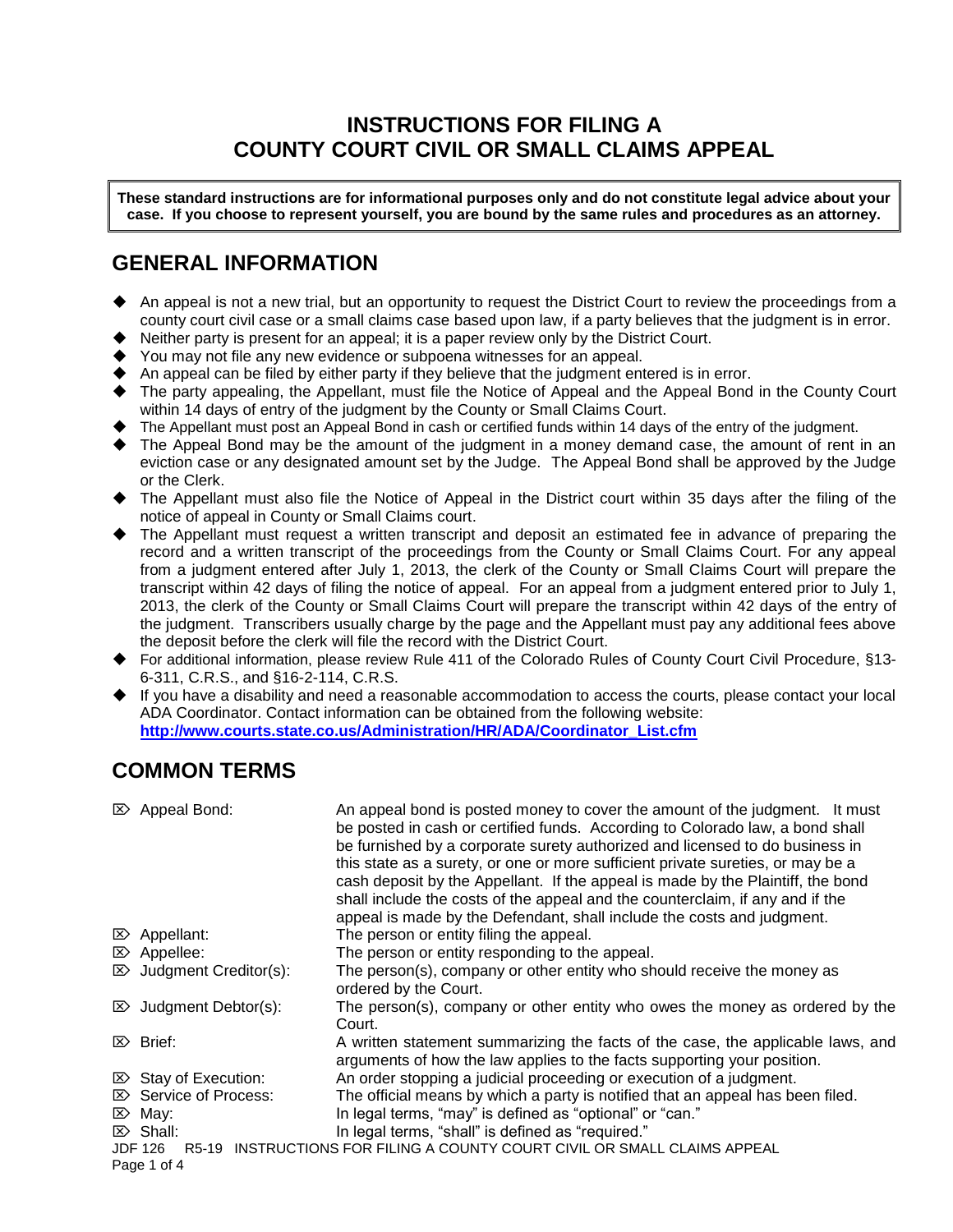### **If you do not understand this information, please contact an attorney.**

## **FEES**

A filing fee of \$163.00 is required. If you are unable to pay, you must complete the Motion to File without Payment and Supporting Financial Affidavit (JDF 205) and submit it to the Court. Once you submit the completed JDF 205 form and a blank Order (JDF 206), the Court will decide if you need to pay the filing fee.

Other fees that a party to the case may encounter are as follows:

❑ Appellee Response fee \$192.00 ❑ Appeal Bond **(cash or certified funds)** Varies; usually the judgment amount and is approved by the Judge or the Clerk. □ Certification Fee \$ 20.00 ❑ Transcript Costs Pursuant to Chief Justice Directive 05-03 ❑ Copies of Documents (Documents on File) \$ .75 per page or \$1.50 if double-sided ❑ Copies of Documents (Documents not on File) \$ .25 per page or \$ .50 if double-sided

## **FORMS**

To access a form online go to **[www.courts.state.co.us](http://www.courts.state.co.us/)** and **click on the "Forms" tab.** The packet/forms are available in PDF or WORD by selecting **"Appeals" - "Civil Appeal" or "Small Claims Appeal".** You may complete a form online or you may print them and type or print legibly in black ink.

□ Form 4 Notice of Appeal □ Form 5 Designation of Record ❑ JDF 4 Transcript Request Information and Form

# **STEPS TO FILING YOUR APPEAL**

#### **Step 1: Complete Forms.**

Selecting these instructions indicates that you plan to file a county civil or a small claims appeal. You must identify yourself as the Plaintiff or Defendant depending on your "title/role" in the original "**C"** = County Civil or **"S"** = Small Claims case. It is important to remember that your "title/role" in the case does not change based on who files the appeal. The caption below must be completed on all forms filed. Forms must be filled out completely. **Be sure to make a copy for your own records of all forms you file with the Court.**

| <b>County Court</b>                                    | County, Colorado |                 |                       |  |  |
|--------------------------------------------------------|------------------|-----------------|-----------------------|--|--|
| Court Address:                                         |                  |                 |                       |  |  |
|                                                        |                  |                 |                       |  |  |
| Plaintiff(s):                                          |                  |                 |                       |  |  |
| V.                                                     |                  |                 | <b>COURT USE ONLY</b> |  |  |
|                                                        |                  |                 |                       |  |  |
| Defendant(s):                                          |                  |                 |                       |  |  |
| Attorney or Party Without Attorney (Name and Address): |                  |                 | Case Number:          |  |  |
|                                                        |                  |                 |                       |  |  |
| Phone Number:                                          | E-mail:          |                 |                       |  |  |
| <b>FAX Number:</b>                                     | Atty. Reg. #:    |                 |                       |  |  |
|                                                        |                  | <b>Division</b> | Courtroom             |  |  |
| <b>NAME OF FORM</b>                                    |                  |                 |                       |  |  |

#### ❑ **Notice of Appeal (Form 4).**

JDF 126 R5-19 INSTRUCTIONS FOR FILING A COUNTY COURT CIVIL OR SMALL CLAIMS APPEAL Page 2 of 4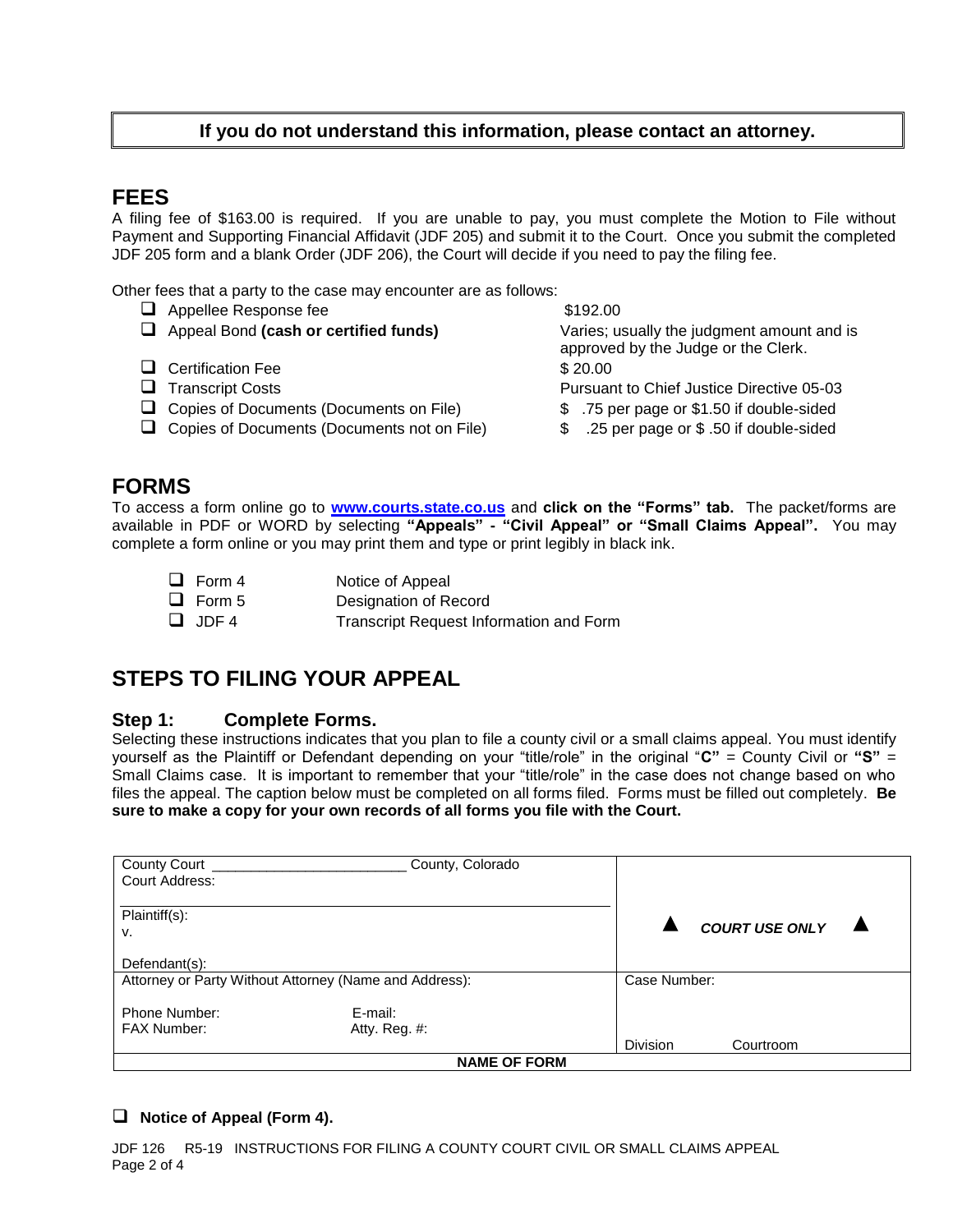This Notice must be filed with the County Court within 14 days of the entry of the judgment and with the District Court within 35 days after the filing of the notice of appeal in County or Small Claims court.

- ❑ Complete all sections.
- ❑ Prepare two originals.
	- ❑ One original is for the County Court to be placed in the original case file. **Include the County Civil "C" or Small Claims "S" case number on this original.**
	- ❑ One original is for the District Court. The District Court will assign and enter a new District Civil (CV) case number on this original.
- ❑ Make two copies: one to provide to the other party (Appellee) and one for your records. Once you receive the District Court case number, enter the "**CV"** case number on your copy and the copy to send to the other party.

#### ❑ **Designation of Record (Form 5).**

The purpose of this form is to identify to the Court the records that will be included in the appeal record.

- ❑ Complete all sections.
- ❑ Prepare **two** originals.
	- ❑ One original is for the County Court to be placed in the original case file. **Include the County Civil "C" or Small Claims "S" case number on this original.**
	- ❑ One original is for the District Court. The District Court will assign and enter a new District Civil (CV) case number on this original.
- ❑ Make two copies: one to provide to the other party (Appellee) and one for your records. Once you receive the District Court case number, enter the "**CV"** case number on your copy and the copy to send to the other party.

#### ❑ **Transcript Request Information and Form (JDF 4).**

The record on appeal must include a transcript of the trial or court hearing. The Court will need the original transcript and you can request additional copies for your records. Some courts only require a digital recording of the small claims court trial, so please check with the Court first before completing JDF 4.

- ❑ Complete all applicable sections of this form. If you want copies, make sure your payment includes the cost of the copies.
- ❑ Upon completion of this form, please follow established policies and procedures for each judicial district which outline instructions for ordering transcripts, tapes or digital recording disks.
- ❑ You will need to pay for the transcript in advance. Transcripts will not be started and the time limits stated for delivery of transcripts will not commence until satisfactory payment arrangements are made.
- $\Box$  To avoid any disputes as to dates or payment, a dated receipt for payment shall be provided to requester.
- $\Box$  The individual assigned to complete the transcription will contact the party upon completion.

### **Step 2: File the Notice of Appeal and Designation of Record**

- ❑ **Many courts are combined, so you can provide the Combined Court with both originals of the Notice of Appeal and Designation of Record or provide the County Court and the District Court each with an original Notice of Appeal and Designation of Record at the same time.**
- ❑ Pay the \$ 163.00.
- □ Pay the Appeal Bond with cash or certified funds. The Appeal Bond may be the amount of the judgment in a money demand case, the amount of rent in an eviction case or any designated amount set by the Judge.
- ❑ Check with the Court to determine what their procedure is for ordering the transcripts. You may need to talk directly with the County Court judicial assistant assigned to the courtroom where your case was heard.
- ❑ Provide the Combined/District Court with a self-addressed stamped envelope to receive the written ruling from the District Court.